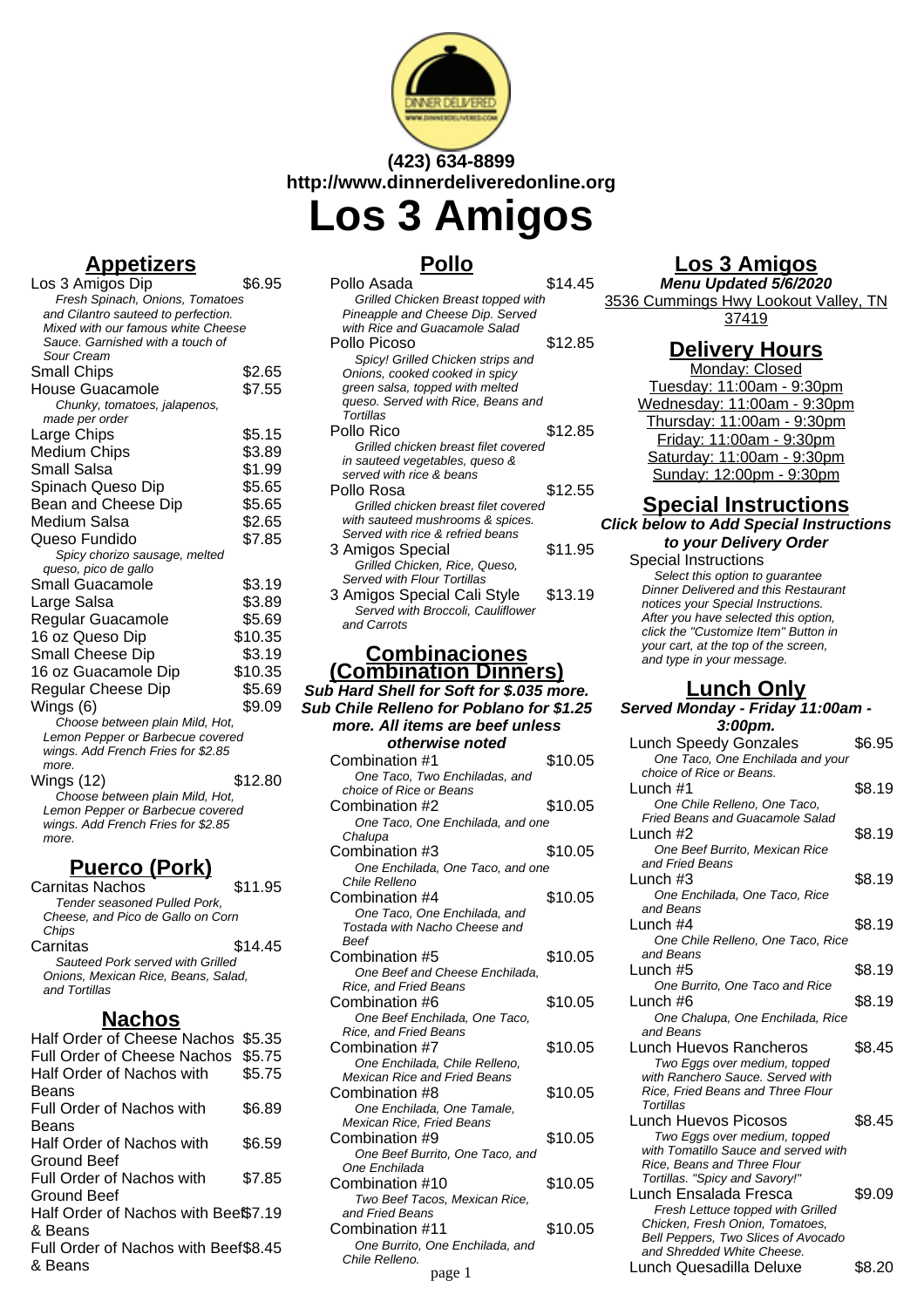Half Order of Nachos with Shredded Chicken \$6.59 All Shredded Chicken is sauteed with Bell Peppers, Tomatoes and **Onions** Full Order of Nachos with Shredded Chicken \$7.85 All Shredded Chicken is sauteed with Bell Peppers, Tomatoes and **Onions** Half Order of Nachos Supreme\$8.45 Ground Beef, Beans, Lettuce, Tomatoes, Sour Cream and **Guacamole** Full Order of Nachos Supreme\$9.69 Ground Beef, Beans, Lettuce, Tomatoes, Sour Cream and Guacamole Half Order of Nachos with Grilled Chicken or Steak \$9.09 Flour Tortilla Chips, Cheese and your choice of Steak or Grilled Chicken. Make Supreme for \$2.50 more. Full Order of Nachos with Grilled Chicken or Steak \$11.95 Flour Tortilla Chips, Cheese and your choice of Steak or Grilled Chicken. Make Supreme for \$2.50 more Half Order of Fajita Nachos \$10.75 Flour Tortilla Chips covered with our melted Cheese, Grilled Chicken and Steak, Sauteed Bell Peppers, Tomatoes and Onion. Topped with Sour Cream and Guacamole. Full Order of Fajita Nachos \$14.09 Flour Tortilla Chips covered with our melted Cheese, Grilled Chicken and Steak, Sauteed Bell Peppers, Tomatoes and Onion. Topped with Sour Cream and Guacamole. Half Order Fajita Shrimp Nachos \$11.59 Full Order Fajita Shrimp Nachos \$14.95 Texas Fajita Nachos \$17.19 Full size only. Made with grilled steak, chicken and shrimp

# **Enchiladas**

Enchiladas Suizas \$12.19 If you like it hot, this dish is for you!!!! Three Grilled Chicken Enchiladas topped with Creamy Suiza Sauce and served with Rice. Enchiladas Supreme \$10.95 Supreme combination consisting of one shredded Chicken, one Cheese, one Beef and one Bean Enchilada. Topped with Supreme Sauce, Lettuce, Tomatoes and Sour Cream. Steak Enchiladas Suizas \$12.85 If you like it hot, this dish is for you!!!! Three Steak Enchiladas topped with Creamy Suiza Sauce and served with Rice. Shrimp Enchilada Suizas \$15.35 If you like it hot, this dish is for you!!!! Three Shrimp Enchiladas topped with Creamy Suiza Sauce and served with Rice. Yolandas **\$10.95** Three shredded Chicken Enchiladas topped with Supreme Sauce. Served with Rice and Guacamole Salad.

# **Carnes (Steak)**

Steak Ranchero \$16.30 T-Bone Steak topped with Ranchero Sauce, served with Rice, Beans, Guacamole Salad, and 3

| Combination #12<br>One Chalupa, One Chile Relleno | \$10.05 |
|---------------------------------------------------|---------|
| and Fried Beans                                   |         |
| Combination #13                                   | \$10.05 |
| One Burrito, One Enchilada and                    |         |
| One Tamal                                         |         |
| Combination #14                                   | \$10.05 |
| One Chalupa, One Beef Taco, One                   |         |
| Tostada with Nacho Cheese and                     |         |
| <b>Beef only</b>                                  |         |
| Combination #15                                   | \$10.05 |
| One Chalupa, One Taco, Mexican                    |         |
| <b>Rice and Fried Beans</b>                       |         |
| Combination #16                                   | \$10.05 |
| One Burrito, One Taco, Mexican                    |         |
| <b>Rice and Beans</b>                             |         |
| Combination #17                                   | \$10.05 |
| One Taco, One Chile Relleno and                   |         |
| One Burrito                                       |         |
| Combination #18                                   | \$10.05 |
| One Chalupa, One Burrito and One                  |         |
| Taco                                              |         |
| Combination #19                                   | \$10.05 |
| One Burrito, One Chile Relleno                    |         |
| and One Tamal                                     |         |
| Combination #20                                   | \$10.05 |
| One Burrito, One Enchilada and                    |         |
| One Chalupa                                       |         |
| Combination #21                                   | \$10.05 |
| One Burrito, One Enchilada, Rice                  |         |
| and Fried Beans                                   |         |
|                                                   |         |
| Quesadillas                                       |         |
| Chicken Fajita Quesadilla                         | \$9.95  |

| Chicken Fajita Quesadilla             | \$9.95  |
|---------------------------------------|---------|
| Grilled Quesadilla filled with        |         |
| Cheese, Grilled Vegetables and        |         |
| Chicken. Choose one Side: Rice,       |         |
| Beans, or Guacamole Salad             |         |
| Steak Fajita Quesadilla               | \$10.19 |
| Grilled Quesadilla filled with        |         |
| Cheese, Grilled Vegetables and        |         |
| Steak. Choose one Side: Rice,         |         |
| Beans, or Guacamole Salad             |         |
| Shrimp Fajita Queadilla               | \$12.45 |
| Grilled Quesadilla filled with        |         |
| Cheese, Grilled Vegetables and        |         |
| Shrimp. Choose one Side: Rice,        |         |
| Beans, or Guacamole Salad             |         |
| Quesadilla Deluxe                     | \$9.45  |
| Two Layers of Quesadilla filled with  |         |
| Shredded Chicken and Shredded         |         |
| Cheese. Topped with Lettuce, Sour     |         |
| Cream and Tomatoes.                   |         |
| Quesadilla Mexicana                   | \$10.69 |
| One Quesadilla filled with Beans,     |         |
| Beef tips and Cheese. Served with     |         |
| <b>Guacamole Salad and Rice</b>       |         |
| Los 3 Amigos Quesadilla               | \$12.69 |
| Low Carb Tortilla filled with Shrimp, |         |
| Chicken, and Steak, and Shredded      |         |
| Cheese. Served with Fresh Lettuce.    |         |
| Guacamole, Sour Cream, and Pico       |         |
| de Gallo                              |         |
| La Isla Quesadilla                    | \$9.95  |
| Filled with Cheese, Fresh Spinach,    |         |
| Sauteed Mushrooms, and Onions.        |         |
| Served on a Low Carb Tortilla with    |         |
| Guacamole Salad, Sour Cream, and      |         |
| Pico de Gallo                         |         |
| Low Carb Quesadilla                   | \$9.45  |
| Low Carb Tortilla filled with         |         |
| Shredded Chicken, and served with     |         |
| Guacamole Salad and Sour Cream        |         |
| La Playa Quesadilla                   | \$12.55 |
| Grilled Chicken, Cheese, Fresh        |         |
| Spinach, Sauteed Mushrooms,           |         |
| Onions, served with Fresh Lettuce,    |         |
| Guacamole, Sour Cream, Pico de        |         |
| Gallo, and Rice                       |         |
|                                       |         |

Cheese Quesadilla  $$3.45$ Order of 2 Cheese Quesadillas \$5.69 Quesadilla Rellena  $$5.35$ Filled with Cheese and Shredded<br>
page 2<sup>d</sup> S2.50

Two layers of Quesadilla filled with Shredded Chicken, gooey Shredded Cheese and topped with Fresh Lettuce, Sour Cream and Tomatoes Lunch Burrito Desayuno \$9.09 One large Burrito filled with Scrambled Eggs, Jalisco-style, white Cheese and Sausage, served with Rice and Beans Lunch Mexican Stewed Brisket \$8.45 Beef Stew served with Rice, Beans, and Three Flour Tortillas Lunch Fajita **\$10.05** Grilled Chicken or Beef, Rice, Beans and Three Flour Tortillas. Lunch Chicken or Beef Chimichanga \$8.45 One Fried Flour Tortilla filled with Shredded Beef or Chicken Sauteed with Toamtoes, Onions and Bell Peppers. Topped with Nacho Cheese and garnished with Guacamole Salad, Beans and Sour Cream Lunch Steak Grilled Chimichanga Half Order \$10.05 Lunch Chicken Grilled Chimichanga Half Order \$10.05 Lunch Shrimp Grilled Chimichanga Half Order \$11.30 Lunch 3 Amigo Special Half Order \$9.45 Lunch 3 Amigo Special Cali Style \$10.69

### **Los Ninos**

| For Age 12 and Under or 62 and Up. |        |
|------------------------------------|--------|
| <b>Child's and Senior's Menu</b>   |        |
| Los Ninos #1                       | \$6.95 |
| One Beef Enchilada, Rice and       |        |
| Beans                              |        |
| Los Ninos #2                       | \$6.95 |
| One Taco, One Enchilada and        |        |
| Rice                               |        |
| Los Ninos #3                       | \$6.95 |
| <b>Hamburger and French Fries</b>  |        |
| Los Ninos #4                       | \$6.95 |
| One Cheese Quesadilla, Rice and    |        |
| Beans                              |        |
| Los Ninos #5                       | \$6.95 |
| Chicken Finger and French Fries    |        |
| Los Ninos #6                       | \$6.95 |
| Grilled Chicken, Rice and Beans    |        |
| Los Ninos #7                       | \$6.95 |
| Crunchy Taco, Rice and Beans.      |        |
| Make Soft Taco for \$0.65.         |        |
| Los Ninos #8                       | \$6.95 |
| Jr. Taco Salad (Please specify if  |        |
| you want Guacamole)                |        |
| Los Ninos #9                       | \$6.95 |
| Personal Pizza. Your choice of     |        |
| Cheese or Pepperoni. Served with a |        |
| Small personal Cheese Dip or       |        |
| Guacamole.                         |        |

## **Desserts - Postres**

| \$6.59 |
|--------|
|        |
| \$6.30 |
|        |
|        |
| \$5.35 |
| \$5.35 |
| \$5.00 |
| \$3.45 |
| \$3.80 |
|        |
|        |

# **Beverages** Glass Bottle Coke \$2.50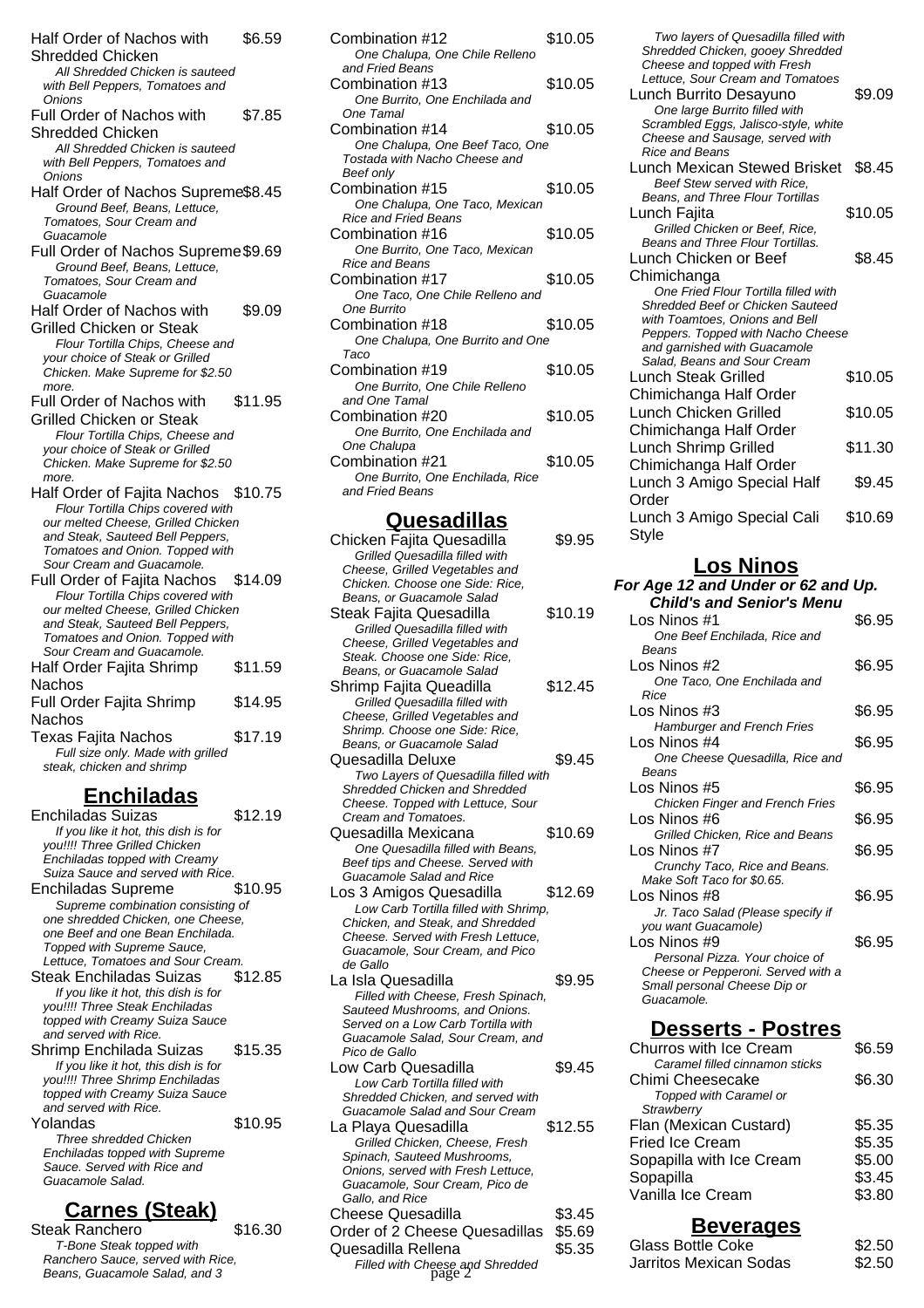| Flour Tortillas<br><b>Steak Mexican Style</b><br>\$16.30<br>T-Bone Steak topped with Mexican               |
|------------------------------------------------------------------------------------------------------------|
| condiments, Bell Peppers, Onions,<br>Tomatoes, and Served with Rice,<br>Beans, and 3 Flour Tortillas       |
| \$16.30<br>Carne Asada<br>Thinly Sliced Round Cut Steak,                                                   |
| Rice, beans, Salad, and 3 Flour<br>Tortillas<br>\$11.95<br>Chili Colorado - Spicey!                        |
| Steak Strips cooked in Ranchera<br>Sauce, served with Mexican Rice,<br>Refried Pinto Beans, and 3 Flour or |
| Corn Tortillas                                                                                             |
| <u>Salads &amp; Soups</u><br>Tossed Salad<br>\$5.69                                                        |
| lettuce, Bell Peppers, Onions,<br>Tomatoes, and Cheese                                                     |
| Taco Salad<br>\$9.09                                                                                       |
| Crispy Flour Tortilla with Beef or<br>Chicken and Beans, Lettuce,                                          |
| Cheese, Sour Cream, Guacamole<br>and Tomatoes                                                              |
| \$10.35<br>Ensalada Fresca                                                                                 |
| Fresh Lettuce topped with Grilled<br>Chicken, Onions, Tomatoes, Bell                                       |
| Peppers, Two Slices of Avocado and<br>Shredded White Cheese. Served with                                   |
| your choice of Dressing.<br>Grilled Chicken 3 Amigos Salad 2.55                                            |
| A Flour Tortilla Shell filled with                                                                         |
| layers of Rice, Lettuce, Strips of<br>Grilled Chicken covered with Grilled                                 |
| Onions, Bell Peppers, Mushrooms<br>and topped with our special Melted                                      |
| White Cheese.<br>Steak 3 Amigos Salad<br>\$12.55                                                           |
| A Flour Tortilla Shell filled with                                                                         |
| layers of Rice, Lettuce, Strips of<br>Steak covered with Grilled Onions.                                   |
| Bell Peppers, Mushrooms and<br>topped with our special Melted White                                        |
| Cheese.<br>\$14.79                                                                                         |
| Shrimp 3 Amigos Salad<br>A Flour Tortilla Shell filled with                                                |
| layers of Rice, Lettuce, Shrimp<br>covered with Grilled Onions, Bell                                       |
| Peppers, Mushrooms and topped<br>with our special Melted White                                             |
| Cheese.<br>Guacamole Salad<br>\$5.69                                                                       |
| <b>Bed of Fresh Shredded Lettuce</b>                                                                       |
| topped with Chopped Tomatoes and<br>a scoop of freshly made Guacamole                                      |
| Dip. May sub Tomatoes for Pico de<br>Gallo upon request.                                                   |
| Sour Cream Salad<br>\$3.80                                                                                 |
| Bed of Fresh Lettuce topped with<br>Chopped Tomatoes and a Scoop of                                        |
| Sour Cream. May sub Tomatoes for<br>Pico de Gallo                                                          |
| Sopa de Pollo<br>\$9.45<br>Hot Chicken Broth with Shredded                                                 |
| Chicken, Rice, Avocado, Pico de                                                                            |
| Gallo, Tortilla Strips and a garnish of<br>Shredded Cheese and Lime                                        |
| <u>Chimichangas</u>                                                                                        |
| Chimichanga Light<br>\$11.59                                                                               |
| Two Fried low carb Tortillas filled<br>with Shredded Beef or Chicken,                                      |

Sauteed with Tomatoes, Onions, and Bell Pepper. Topped with Cheese Sauce, and Garnished with Guacamole Salad, Sour Cream, and Pico de Gallo Grilled Steak Chimi \$14.09 Grilled Steak, Sauteed with Tomatoes, Onions, and Bell Pepper. Topped with Cheese Sauce, and Garnished with Guacamole Salad, Sour Cream, and Pico de Gallo Grilled Chicken Chimi \$13.69

| Grilled Quesadilla Chicken<br>Order of 2 Grilled Quesadilla<br>Chickens                                                                                                                                                                               | \$6.30<br>\$11.59 |
|-------------------------------------------------------------------------------------------------------------------------------------------------------------------------------------------------------------------------------------------------------|-------------------|
| <b>Grilled Quesadilla Steak</b><br>Order of 2 Grilled Quesadilla<br>Steaks                                                                                                                                                                            | \$6.30<br>\$11.59 |
| <b>Grilled Quesadilla Shrimp</b><br>Order of 2 Grilled Quesadilla<br>Shrimps                                                                                                                                                                          | \$8.50<br>\$14.45 |
| Grilled Quesadilla Spinach<br>Cheese, Fresh Spinach, Sauteed<br>Mushrooms, and Onions                                                                                                                                                                 | \$5.35            |
| Order of 2 Grilled Quesadilla<br>Spinach                                                                                                                                                                                                              | \$9.80            |
| Cheese, Fresh Spinach, Sauteed<br>Mushrooms, and Onions                                                                                                                                                                                               |                   |
| <b>Veggie Menu</b>                                                                                                                                                                                                                                    |                   |
| Vegetarian A. One Bean<br>Burrito, One Cheese Enchilada<br>and One Tostada with Beans<br>and Nacho Cheese                                                                                                                                             | \$9.45            |
| Vegetarian B. One Chalupa,<br>One Cheese Enchilada, Rice<br>and Beans                                                                                                                                                                                 | \$9.45            |
| Vegetarian C. One Bean<br>Burrito, One Chalupa and One<br><b>Cheese Quesadilla</b>                                                                                                                                                                    | \$9.45            |
| Vegetarian D. One Cheese<br>Burrito, Rice and Beans                                                                                                                                                                                                   | \$9.45            |
| Vegetarian Fajitas<br>Sauteed with Mushrooms. Served<br>with Rice, Beans, Salad Guacamole,                                                                                                                                                            | \$12.19           |
| Sour Cream and Three Flour Tortillas<br>Vegetarian Quesadilla<br>One Quesadilla filled with Beans,<br>Cheese, Bell Peppers, Tomatoes,                                                                                                                 | \$10.45           |
| Onions and Mushrooms. Served with<br>Guacamole Salad and Rice.<br><b>Half Order of Chiles Poblanos</b><br>Poblano Peppers filled with<br>Cheese, battered and fried golden<br>and topped with delicious Supreme<br>Sauce, served with Rice, Beans and | \$9.69            |
| Sour Cream<br>Full Order of Chiles Poblanos<br>Poblano Peppers filled with<br>Cheese, battered and fried golden<br>and topped with delicious Supreme<br>Sauce, served with Rice, Beans and<br>Sour Cream                                              | \$12.19           |
| <b>Tacos</b>                                                                                                                                                                                                                                          |                   |
| Add Guac to any taco for \$0.65 extra                                                                                                                                                                                                                 |                   |
| Tacos Los 3 Amigos<br>Three grilled Shrimp and Chorizo<br>Tacos with Pineapple, Onion and<br>Cilantro on a Corn Tortilla                                                                                                                              | \$14.45           |
| Mexico City Street Tacos (3<br>Tacos)<br>Pulled Pork sauteed in house                                                                                                                                                                                 | \$12.85           |
| blend of Spices, and Dark Mexican<br>Beer, served on Fresh Corn Tortillas,<br>topped with Chopped Onions and<br>Cilantro, and served with Lime and<br>Salsa Verde                                                                                     |                   |
| Taquitos                                                                                                                                                                                                                                              | \$10.69           |
| Three Deep Fried rolled Corn<br>Tortillas, stuffed with Shredded Beef,<br>and served with a Guacamole Salad<br>Sour Cream, and Beans                                                                                                                  |                   |
| 3 Mexican Style Tacos<br>Grilled Steak topped with Onions,                                                                                                                                                                                            | \$11.39           |
| Cilantro and Salsa Verde<br>1 Mexican Style Taço<br>page 3                                                                                                                                                                                            | \$4.09            |
|                                                                                                                                                                                                                                                       |                   |

Chicken or Beef Tips

Chicken or Beef Tips

Order of 2 Quesadilla Rellenas \$9.80 Filled with Cheese and Shredded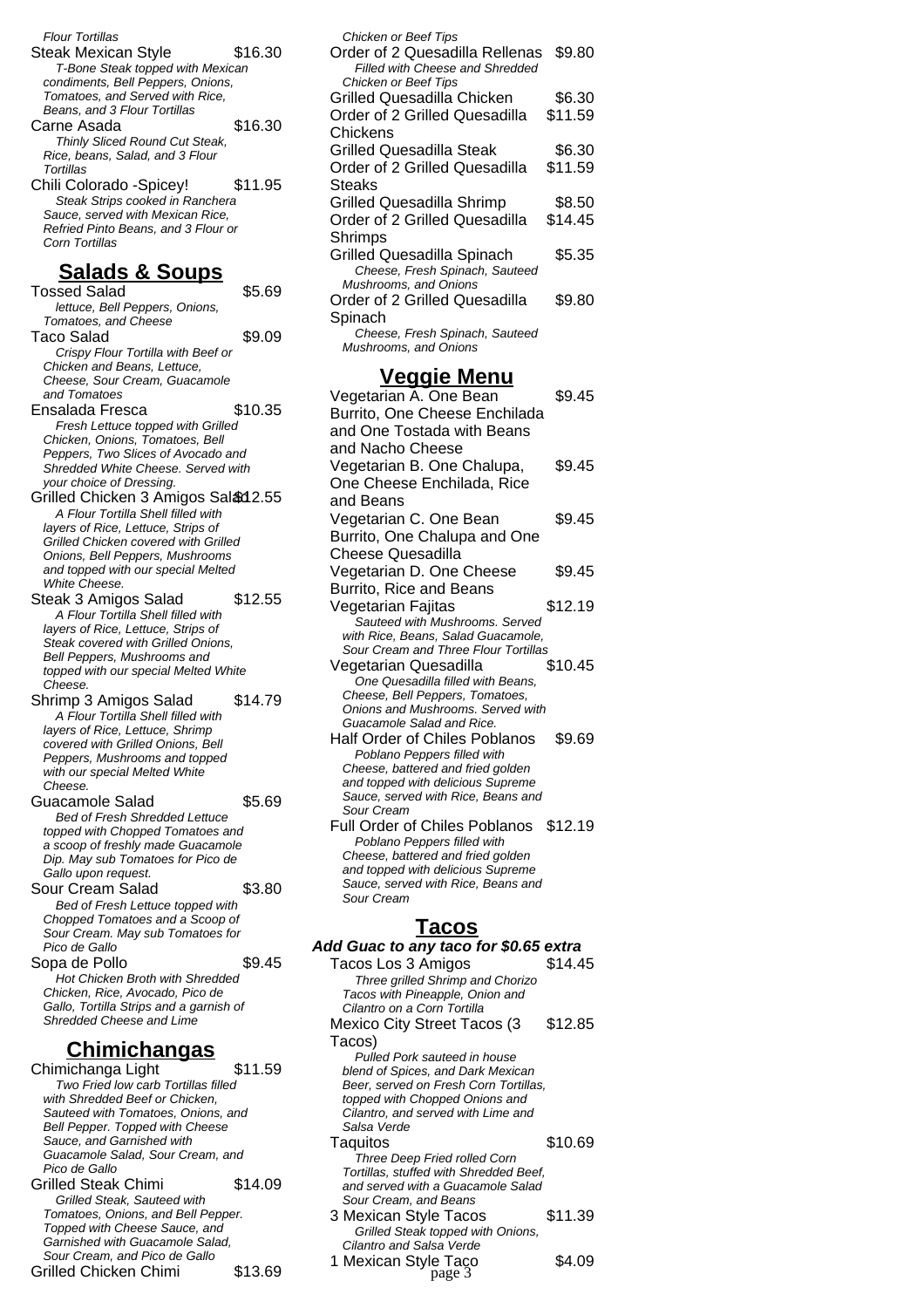Grilled Chicken, Sauteed with Tomatoes, Onions, and Bell Pepper. Topped with Cheese Sauce, and Garnished with Guacamole Salad, Sour Cream, and Pico de Gallo

- Grilled Shrimp Chimi \$15.05 Grilled Shrimp, Sauteed with Tomatoes, Onions, and Bell Pepper. Topped with Cheese Sauce, and Garnished with Guacamole Salad, Sour Cream, and Pico de Gallo
- Chicken Chimichanga \$11.95 Chicken, Sauteed with Tomatoes, Onions, and Bell Pepper. Topped with Cheese Sauce, and Garnished with Guacamole Salad, Sour Cream, and Pico de Gallo. Served with Beans
- Beef Chimichanga \$11.95 Beef, Sauteed with Tomatoes, Onions, and Bell Pepper. Topped with Cheese Sauce, and Garnished with Guacamole Salad, Sour Cream, and Pico de Gallo. Served with Beans

### **Fajitas**

Fajitas Chicken **\$15.35** Fajitas are Cooked with Tomatoes, Onions, Bell Peppers, and served with Rice, Beans, 3 Flour Tortillas, and a Salad with Guacamole, Sour Cream, and Tomatoes. Fajitas Steak **\$15.69** Fajitas are Cooked with Tomatoes, Onions, Bell Peppers, and served with Rice, Beans, 3 Flour Tortillas, and a Salad with Guacamole, Sour Cream, and Tomatoes. Texas Faiitas **\$17.85** Strips of Grilled Steak, Chicken, and Shrimp. Fajitas are Cooked with Tomatoes, Onions, Bell Peppers, and served with Rice, Beans, 3 Flour Tortillas, and a Salad with Guacamole, Sour Cream, and Tomatoes. Shrimp Fajitas \$19.70 Fajitas are Cooked with Tomatoes, Onions, Bell Peppers, and served

with Rice, Beans, 3 Flour Tortillas, and a Salad with Guacamole, Sour Cream, and Tomatoes.

## **Pescados**

Camarones a la Diabla (Spicy) 4.55 A dozen Shrimp sauteed in a spicy house made sauce and served with Rice, Sour Cream Salad, Avocado Slice and your choice of 3 Flour or Corn Tortillas Tio's Tilapia Fillets \$13.30 Two juicy seasoned Tilapia Fillets served with a serving of Mexican Rice, Steamed Mixed Veggies (Broccoli, Carrots, Cauliflower) and a grilled Pineapple slice. Delicious and healthy. Small Mexican Style Shrimp \$10.35 Cocktail (Coctel de Camaron) (6 - Half Dozen) Los 3 Amigos house tomato Cocktail Sauce, Avocado, Pico de Gallo, Lime Slice. Crackers served on the side. Large Mexican Style Shrimp \$14.69 Cocktail (Coctel de Camaron) (12 - One Dozen) Los 3 Amigos house tomato Cocktail Sauce, Avocado, Pico de Gallo, Lime Slice. Crackers served on the side. Camarones al Mojo de Ajo (Garlic Butter Shrimp) \$14.45

|    | Grilled Steak topped with Onions,                         |         |
|----|-----------------------------------------------------------|---------|
|    | Cilantro and Salsa Verde                                  |         |
|    | 1 Taco Hard Shell                                         | \$2.85  |
|    | Ground Beef or Shredded Chicken                           |         |
|    | 3 Tacos Hard Shell                                        | \$6.95  |
|    | Ground Beef or Shredded Chicken<br><b>Taco Soft Shell</b> |         |
| 1  | <b>Ground Beef or Shredded Chicken</b>                    | \$3.09  |
|    | 3 Tacos Soft Shell                                        | \$7.85  |
|    | Ground Beef or Shredded Chicken                           |         |
|    | 1 Taco Asada                                              | \$4.09  |
|    | Grilled Steak or Chicken, served                          |         |
|    | with Lettuce and Sour Cream                               |         |
|    | 3 Tacos Asada                                             | \$11.39 |
|    | Grilled Steak or Chicken, Served                          |         |
|    | with Lettuce and Sour Cream                               |         |
|    | 1 Fish Taco                                               | \$4.40  |
|    | Served with Lettuce and Pico de                           |         |
|    | Gallo                                                     |         |
|    | 3 Fish Tacos                                              | \$12.19 |
|    | Served with Lettuce and Pico de                           |         |
|    | Gallo                                                     |         |
|    | <u>A La Carte</u>                                         |         |
|    |                                                           |         |
|    | 1 Enchilada                                               | \$3.45  |
|    | Beef, Beans, Shredded Chicken or<br>Cheese                |         |
|    | 3 Enchiladas                                              | \$8.80  |
|    | Beef, Beans, Shredded Chicken or                          |         |
|    | Cheese                                                    |         |
|    | 1 Burrito                                                 | \$5.00  |
|    | Ground Beef, Shredded Chicken,                            |         |
|    | <b>Beans or Cheese</b>                                    |         |
|    | 2 Burritos                                                | \$8.45  |
|    | Ground Beef, Shredded Chicken,                            |         |
|    | <b>Beans or Cheese</b>                                    |         |
|    | 1 Tostada                                                 | \$4.69  |
|    | Ground Beef or Shredded Chicken                           |         |
|    | 2 Tostadas                                                | \$8.45  |
|    | Ground Beef or Shredded Chicken                           |         |
| 1. | Chile Relleno                                             | \$4.09  |
|    | 2 Chile Rellenos                                          | \$7.55  |
|    | 1 Chalupa                                                 | \$4.69  |
|    | Beans sprinkled with Cheese and                           |         |
|    | topped with Lettuce, Tomatoes and<br>Guacamole            |         |
|    | Tostaguac                                                 | \$5.35  |
|    | Ground Beef, Lettuce, Guacamole                           |         |
|    | and Tomatoes                                              |         |
|    | 1 Tamale                                                  | \$3.45  |
|    | Made with Chicken, Tamale Sauce                           |         |
|    | and topped with Ground Beef                               |         |
|    | 3 Tamales                                                 | \$9.09  |
|    | Made with Chicken, Tamale Sauce                           |         |
|    | and topped with Ground Beef                               |         |

# **Side Items**

| Side Guacamole                  | \$3.19  |
|---------------------------------|---------|
| Side Cheese Dip                 | \$3.19  |
| Side Grilled Chicken order      | \$7.85  |
| Side order of Grilled Steak     | \$7.85  |
| Side order of Grilled Shrimp    | \$10.35 |
| Side of Chiles Toreados         | \$3.19  |
| Side of Mexican Rice            | \$2.85  |
| Side of Refried Beans           | \$2.84  |
| Side of Jalapenos               | \$2.20  |
| Side of Sour Cream              | \$1.95  |
| 1 Flour Tortilla                | \$0.65  |
| 3 Flour Tortillas               | \$1.25  |
| 1 Corn Tortilla                 | \$0.65  |
| 3 Corn Tortillas                | \$1.25  |
| Side of Lettuce                 | \$1.95  |
| Side of Chopped Tomatoes        | \$1.95  |
| Side of Chopped Onions          | \$2.20  |
| Side of Cilantro                | \$0.95  |
| Side of Shredded Cheese         | \$2.85  |
| Side of Pico de Gallo           | \$3.15  |
| Side order of Grilled Pineapple | \$2.55  |